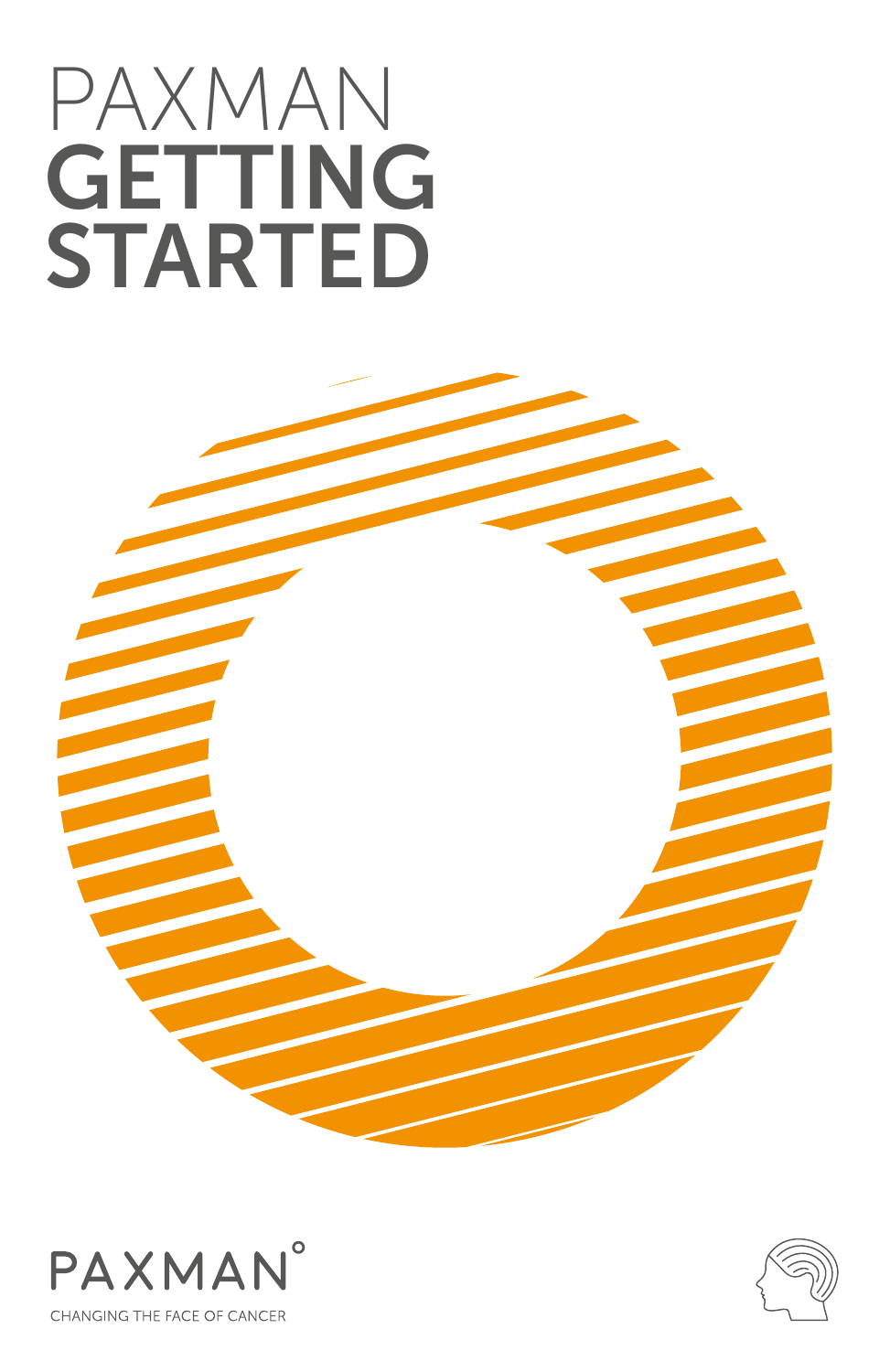



## GETTING STARTED

You will need to come to your chemotherapy treatments ready to manage the cold cap part of your treatment by yourself or someone to help and support you.

 $\circ$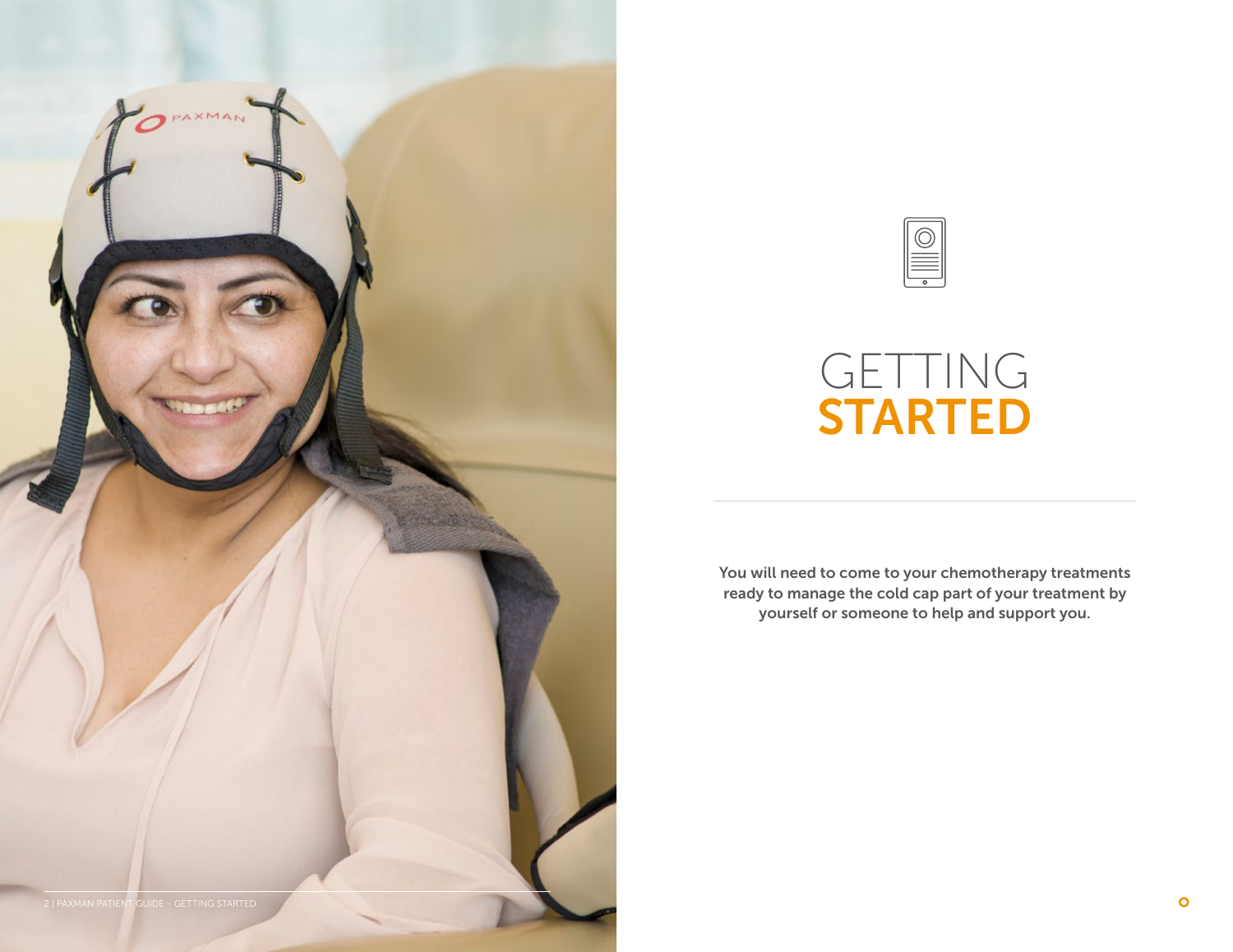## Preparation for scalp cooling

A nurse will help you connect your cap to the cooling machine in the treatment suite, but you will need to prepare your hair and fit your cap on your own. You can learn how to do this by watching the videos on the Paxman website at www.coldcap.com

You can also bring a friend or family member to your appointment to help you.

Coldcap.com has a lot of information to help you prepare for your scalp cooling.

Get to know the website and watch the tutorial videos. Practice preparing your hair and fitting your cap at home. This will help you feel more comfortable on your first day of treatment. You will be wearing your cold cap before, during and for a while after your infusion.

### 1. visit: www.coldcap.com

### 2. Go to: Support & Guidance > Tutorial Videos



3. Choose who you want to follow through the tutorials

(Mai, Jaqui, Joe or Cleo)





## 4. Watch all four tutorials

#### Cap Sizing



#### Cap Fitting



Hair Preparation



Hints & Tips



#### REMEMBER TO PRACTICE FITTING THE CAP AT LEAST 3 TIMES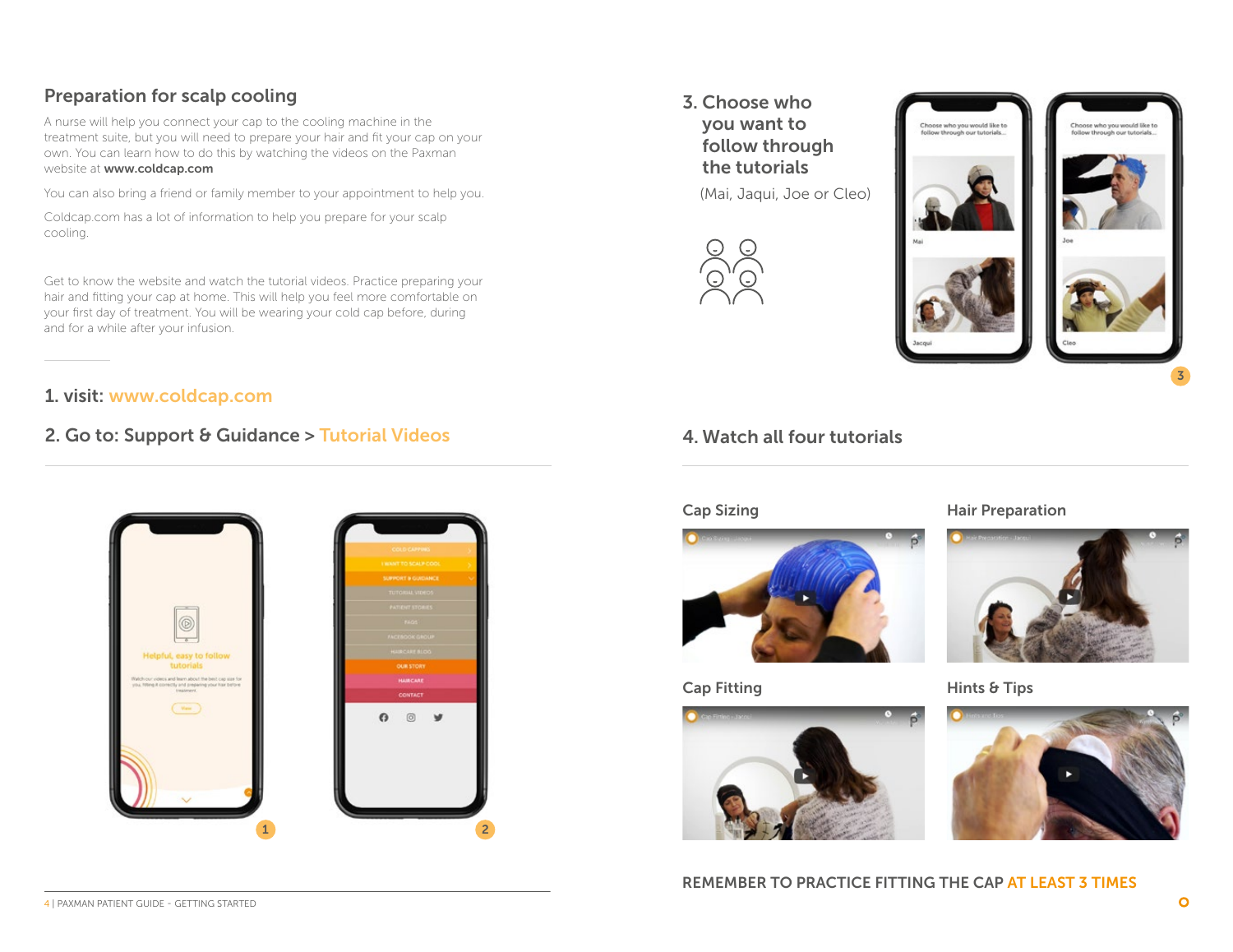## 5. Explore coldcap.com

There's support, advice and guidance on all areas of scalp cooling including FAQs, financial information, site locator and our haircare blog.



## 6. Important Information

#### Practice preparing your hair and fitting your cap at least 3 times at home.

The more familiar you are with the process, the more comfortable and confident you will feel fitting your cap on your first day of treatment.

Remember you can watch the videos while you are fitting the cap for treatment too.

#### Please tick after each practice:

## 7. Before your first treatment

Make sure that you have practiced fitting your cold cap, but if you have any questions please feel free to get in touch with us via email - patientsupport@paxmanusa.com or phone on 8885 PAXMAN (888-572-9626).



## $\boldsymbol{H}$

*There's a community of people who are going through the same things as you are on our Facebook Group.*



If you are looking for help and support from people who are or have been through cold capping, you may find our Facebook Group useful. It's a private international community with a really positive out look, who can give you advice and guidance on what scalp cooling was like for them...

#### facebook.com/groups/ PaxmanScalpCooling